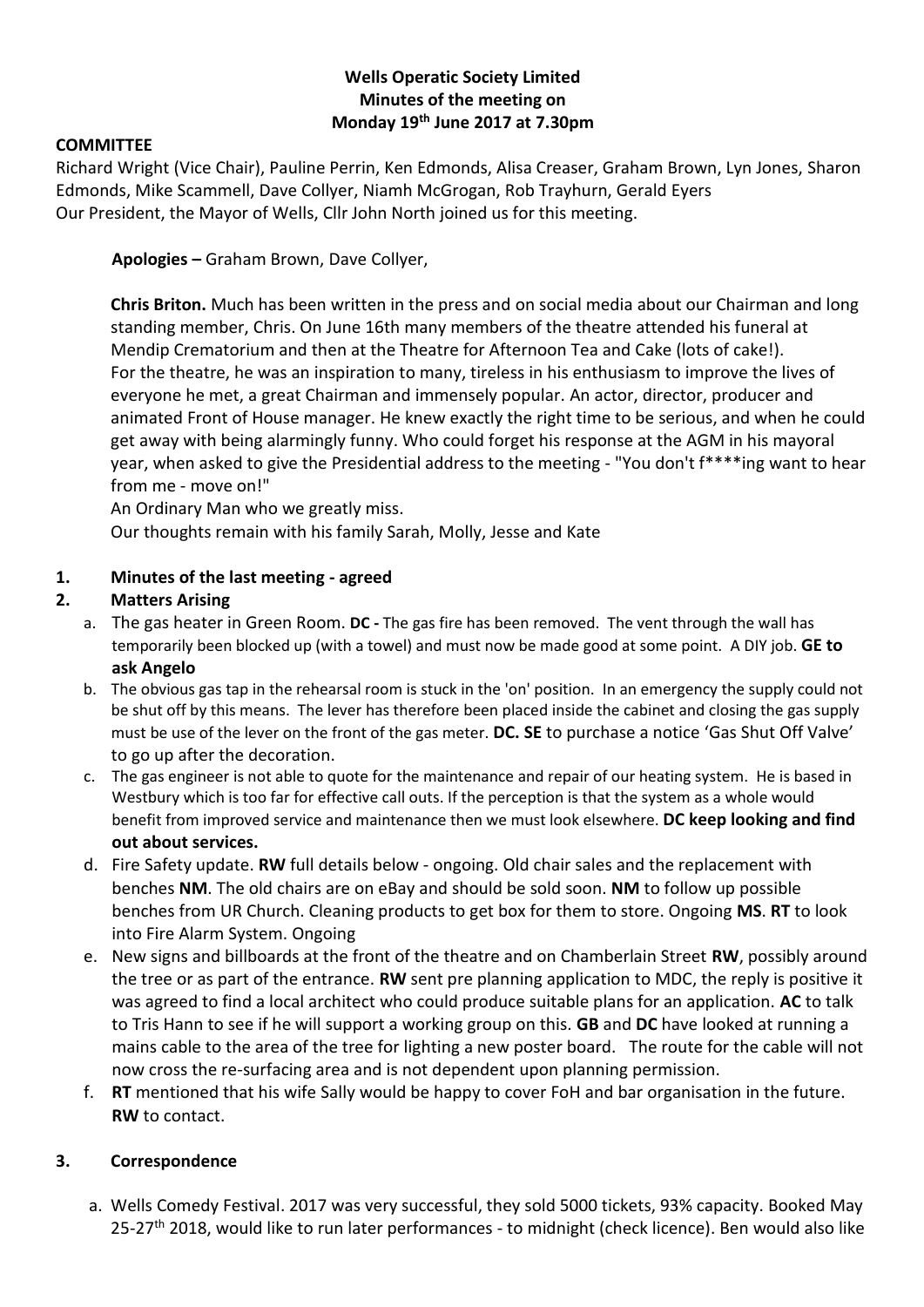to fix a 'get in' on the Thursday and 'out' on the Monday. **GE** has booked it in the diary. **PP** to talk to MDC to check late licence.

b. Molly Briton passed on this opportunity – 'SOUP' from her neighbour Ross Young-

*'The best way for them to find out about it and how it operates is to visit our website (*[www.wellsindependents.org/soup\)](http://www.wellsindependents.org/soup) *but in a 'nut shell':*

*It [SOUP] will enable them [us] to alert people to the Theatre group and what it does, to forthcoming productions, to recruit new members and to earn up to £350 by giving a four minute presentation! What's not to like?*

*Once they have applied they will go into the mix for a forthcoming SOUP in which we try to get a good mix of the four charities presenting each time in order to make it as interesting and varied as possible for the audience. If not picked for the next they will go forward to the next and so on until they are picked - a guarantee they will eventually present.'*

**NM** will investigate further. She is happy to organise the presentation.

## **4. Treasurer's Report**

- a. Carnival 'burger van' payment, CB contacted Nancy Dodd **PP** is on the case.
- b. Our House final figures. Income £10,313.50 Expenditure £6027.71, Surplus £4285.79. Excellent

# **5. Membership**

- a. New members none
- b. Patrons leaflet. **LJ** ongoing
- c. Friday Social evenings start 23rd June **NM** 7.30pm
- d. Quiz Night in the summer. Date set 24th June **NM** 7.30pm
- e. Social what's on and information pack. **NM** ongoing will also look at producing membership cards that double up as car park permits.
- f. Theatre branded merchandise. **NM** ongoing
- g. Requests have been made for a paper 'What's on and newsletter sheet' **SE** agreed to produce the newsletter. Initially this will be as and when required. The newsletter will then be emailed to all members. **LJ** will take a copy and post to all Patrons and any others who have requested paper copies. (Any names of members who request this should be passed to LJ). **KE** will put printed copies to the Library (x25) and in our Foyer(x25).
- h. NODA award **GE**
- a. Box Office. The arrangements for opening times were discussed. It was agreed that dates of auditions, readings and box office opening times etc should be added to the newsletter (g. above). Generally there should be 14 days between the casting of the show and the box office opening. On the first day **PP** was happy to open the Box Office and so facilitate personal bookings.

# **6. Publicity**

All in hand. Waiting for Crucible details.

The Crucible Box office should open on the 8<sup>th</sup> July. **GB** to get GE the details so that the website can be detailed.

# **7. Theatre Renovations**

## b. Maintenance plan-

- i. Quotes requested for work on the flat roof above the dock doors, and the removal of the concrete raised floor in the stage right wings. **GE** has asked Croscombe Roofing. The Committee had a look at the site. Agreed to go ahead. Cost £5395 +VAT
- ii. Croscombe roofing will be asked to inspect and repair the central gully. And investigate the recent leaks. **GE** work agreed to go ahead soon.
- iii. Redecoration of the rehearsal room. **KE, SE** and **NM** are checking prices of blinds and flooring. Plan to have a 15th July paint party. Quote for new floor (vinyl on plywood) approx. £3300 Agreed to leave this for the time being. **SE** has a contact for 'charity paint' and will investigate.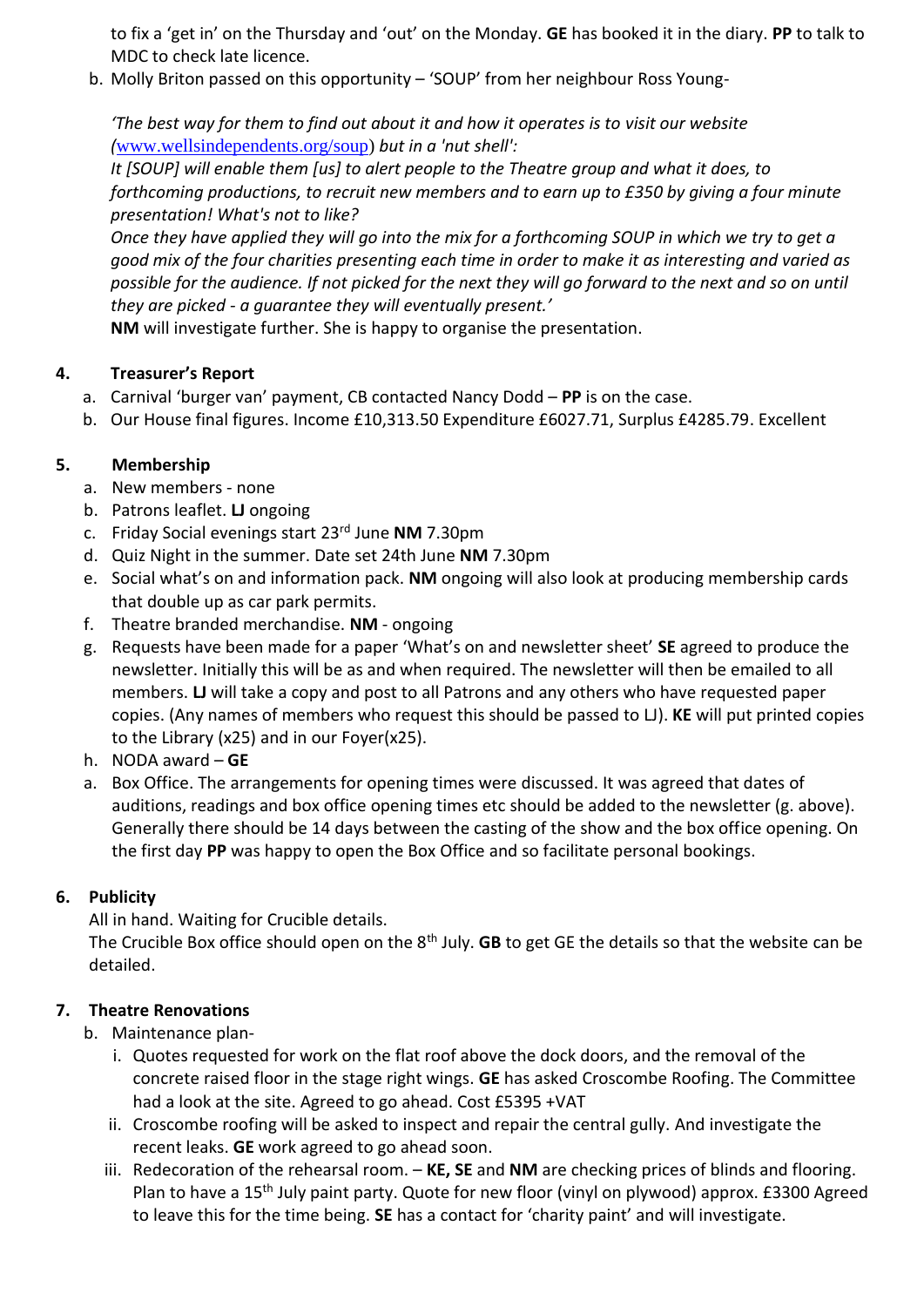iv. The replacement / repair of the auditorium seating. It was agreed at the last AGM that the committee could spend up to £20,000 on new seating. Options were discussed and it was agreed at committee to completely replace all seating with new 'Bristol' theatre chairs. '*This chair has the traditional look which we feel it is important to retain, but has the benefit of modern crown height (to allow improved comfort) and has no finger traps within the tipping mechanism of the seat bottom. We have made a number of the chairs removable to the front row to allow for both stage extensions when required and accommodation of wheelchair bound patrons. As a base to the cost we have allowed for the chairs to be covered using Covertex "Savona" Easy Care FR Velvet, we have provided additional costs should you wish the chairs to be covered the using the more durable "Lancona" range by Talbot Textiles. For this option offer is based on existing chairs being removed and disposed of by others. Patrick Donoghue, Managing Director, Audise by Frem Group Limited*

Total cost £30,000 + VAT. This is more than the target set but the committee were unanimous that this was the best option. **KE** will arrange a site visit where more of the committee can look at the seats and ask questions before making a final decision. **KE**

- c. Stage and Pit development **DC** ongoing
- d. Bar lighting **MS and Angelo** to look at this in the next month
- e. PAT testing **MS** started ongoing
- f. Insurance and tree. Pruning of the tree and the resurfacing of the tarmac is booked for the mid-September, 2 days. **GE** to be informed of specific dates. The damage to the cordon will be made good by Angelo. **DC**
- g. Fire Risk Assessment details as detailed below, **RT** will investigate further
- h. N.R.Bishop will carry out a full electrical inspection of the theatre on Friday 7th July, Beginning at 9am. **GB**
- i. The black curtains in SR and SL wings. Chris Spray has arranged for quotes from McDougall's

*Option 1 is for Non-Durable Fire Resistant (fabrics are chemically treated with a water soluble solution and if wetted in any way it is essential to retreat the fabric to meet flammability requirements - this may also apply after cleaning or a long period of use in a high humidity atmosphere) "drill" with a net total of £341.88 (add delivery + VAT, likely to be £423.70).*

*Option 2 is for Durable Fire Resistant (fabrics are chemically treated to withstand a number of cleanings) "nulan" with a net total of*  $\pounds 399.24$  *(add delivery + VAT, likely to be*  $\pounds 492.59$ *).* 

*So the second option would allow us to wipe off any paint spills, etc.*

Agreed to go ahead with Option 2. **GE** to ask Chris to place the order.

j. Stage lights need a new 15A breaker to stop the system tripping out. **GB** to cost. ongoing

## **8. Productions/Trifold/Hire**

- **June 13th 2017** BOVTS Dylan Thomas' *Under Milk Wood*. **GB or RW** in charge Tickets **£10 & £8** Review. Excellent, Full House.
- **September 27-30th 2017 -** *The Crucible* by Arthur Miller. Director **Lois Harbinson**, Producer **GB.**  SM – **Charlie Watkins,** Set Design – **Armani ,** Props – **Lesley Ricketts,** Lighting – **GB**, Sound – **Adrian Mitchell**, Costumes – **Lesley Ricketts**, Prompt – **FB,** Make up – **Julie and Helen Makin,** Budget – **tba**, Publicity -**?**, Ticket Price – **?**, Rehearsal schedule – **agreed.** FoH manager – **Sally Trayhurn**
- **December 9th -16th 2017 -** *The Three Musketeers.* Director **Ken Edmonds**, Writer and Producer **Vicky Orman,** SM – **Sarah Galton**, Choreography – **Julie Webster,** MD - **Nick Barlow,** Sound - **Adrian Mitchell,** Lighting – **Graham Brown,** Properties – **Sue King,** Prompt – **Freda Brown,** Costume **- ?,**  Make up **– Julie and Helen Makin,** Photographs – **Adam Lanfranchi,** Tickets – **tba,** Budget – **tba,**  Rehearsal Schedule **– done,** Publicity and Programme **– tba,** FoH manager – **Sally Trayhurn**
- **March 2018? – NM** suggested Steel Magnolias either for this slot, or the following year (she would direct). Doreen Grant will be arranging some play readings to look at options.
- **May 15th (Tuesday) -19th 2018** (with a 3pm Matinee on Sat 19th i.e. 6 performances**) –** *Little Shop of Horrors***.** Director – **Nick Barlow**, Choreography - **?**, Rights received, MD – **?,** Producer – **?,** SM – **?,**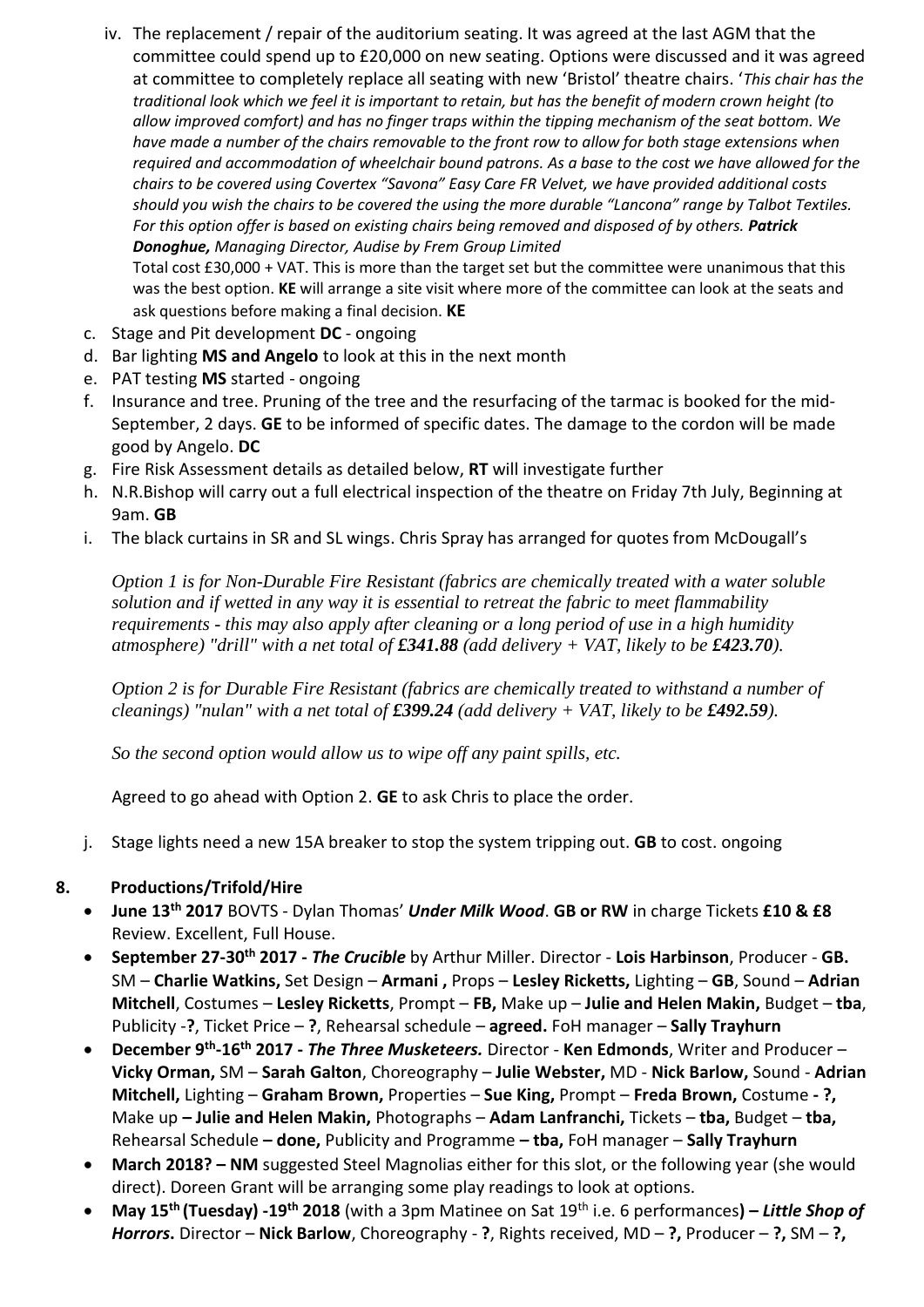Props – **?,** Lighting – **GB**, Sound – **AM**, Costumes – **Louise Baker**, Prompt – ? Props - **Vicky Orman, Jo Scammell, Sandra Marshall,** Make up – **?**, Budget – **tba**, Publicity - **KE**, Ticket Price – **tba**, Rehearsal schedule –**tba.** Vocal Coach **- Kate Lynch**, FoH manager - **tba**

- **September 19th -22nd 2018** William Shakespeare's *The Merry Wives of Windsor* Director **RW,**  Lighting - **GB,** Mediaeval Musician - **Jonathan Weeks,** Costumes – **Louise Baker,** Stage manager – **Charlie Watkins**, Properties – **Pat Watkins,** Choreography – **Tina Eyers,** Prompt – **Freda Brown,** FoH manager – **tba,** Budget – **tba**, Publicity - **KE**, Ticket Price – **tba**, Rehearsal schedule – **agreed**
- **December 8th -15th 2018 – Panto.**

## **9. Training**

**DG –** chaperone training to be arranged as needed. Ongoing **GE -** to look into First Aid Training. Ongoing **RW & GE** to meet initially with Sally Trayhurn to arrange FoH training. Then Sally to meet and train volunteer staff.

## **10. Show Reviews**

Barnum – AC, PP, GE. Strode, the lead was excellent, very good, lavish production. Sergeant pepper's lonely hearts club band at the Royal Albert Hall. RW – very good, excellent great fun

Love in Idleness by Terrance Rattigan. Directed by Trevor Nunn at the Apollo Theatre. Helen George (Diana Fletcher) and Eve Best (Olivia Brown). Spell binding RW

Merry Wives of Windsor – touring production, 6 actors doing all the characters, a good romp, good fun, RW

Rex the King (Owbeon production here) really great story telling, fun and very engaging. PP

## **11. Any Other Business**

- a. Heating and Air Cooling systems. Neither are very efficient. We should look at these in the future. Possibly getting some professional help. – **GE**
- b. Security there have been time recently when windows and doors have been left open. **RW** to remind membership of everyone's responsibility.
- c. **MS** to arrange for a lock up reminder notice for the bar.
- d. Committee agreed that we would like to hold an annual event in Chris' name. Something like a cake competition? 'The Great Briton Cake Competition? Or an award for outrageous performance of the year? **SE** to talk to Sarah and the family.
- e. **PP** will investigate the purchase of a trolley to help move the rehearsal room chairs.
- f. **PP** will investigate the cost of cleaning the bar carpet.
- **12. Fire Risk Assessment - Summary – used as checklist.** Any improvements / changes please let **RW** or **GE** know

## **Summary of points arising out of consideration of the Fire Risk Assessment of Mark Evans**

- 1. His assessment is valid for 12 months. The building is classified as a medium hazard.
- 2. There should be a review of the assessment annually. **Agreed to be 1st June.**
- 3. Simultaneous evacuation of the building is the principal strategy. **A fire drill should be arranged.**
- 4. There should a valid current electrician's certificate in place. **Inspection arranged for 7th July then**

# **every 3 years.**

5. Portable appliances should have annual checks. **MS - ongoing**

6. Need signs in changing rooms, green room, and costume area warning of the need to check appliances before use. **Done**

- 7. The air-conditioning service/maintenance needs regular check. **RW**
- 8. There should be no smoking signs in changing rooms, green room workshop and costume store.

## **Agreed to put signs at all the entrances to the building 'this is a no smoking site'. RW**

9. Gas appliances should be checked annually. **Arranged for 1st Nov 2017**